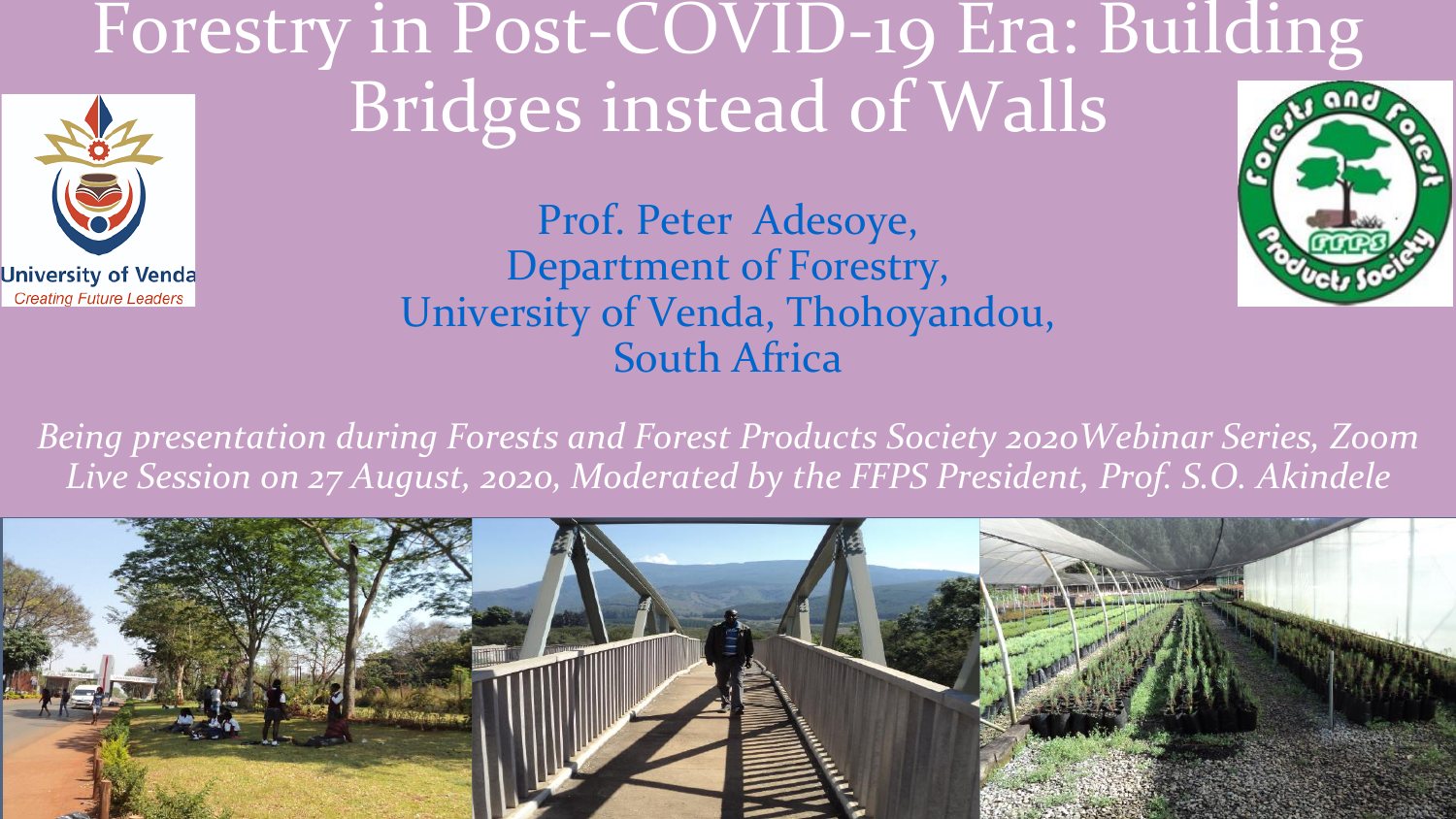# **PRESENTATION OUTLINE**

#### **Entroduction**

▪General Overview of COVID-19 Effects ▪Forestry Sector Broad Categories ▪Impact of COVID-19 on Forestry Sector ▪Building bridges in post-COVID-19 Era ▪Conclusions/Key Lessons from COVID-19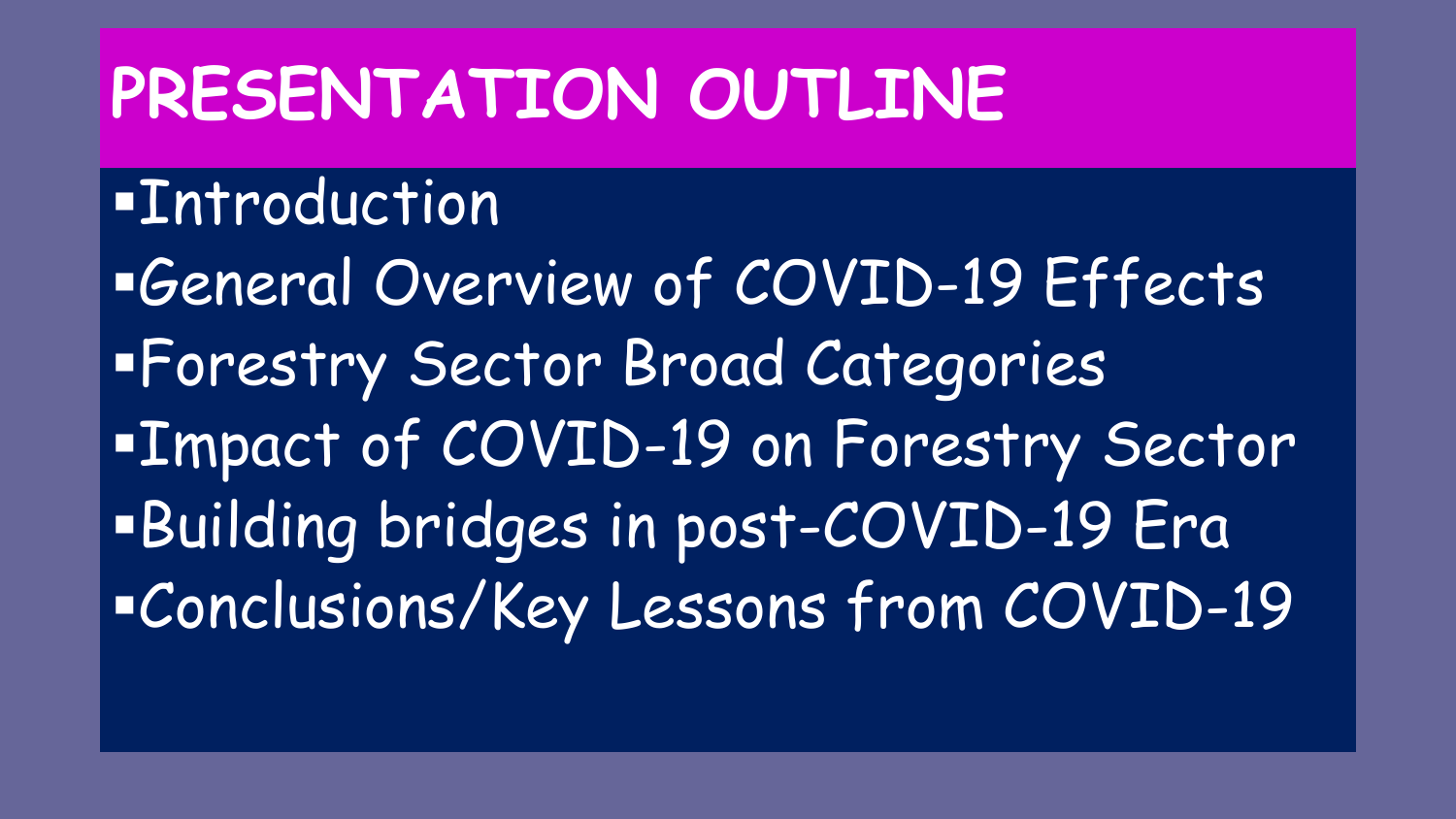## **INTRODUCTION**

Coronavirus disease (COVID-19)

- ➢Disease caused by a new severe acute respiratory syndrome
- ➢Symptoms reported include dry cough, fever, tiredness, shortness of breath, headache and general body weakness
- ➢First reported in Wuhan city of China in 2019
- ➢Continued to spread across the world at an unprecedented speed
- ➢Globally, more than 24.2 million cases have been confirmed and more than 826,000 have perished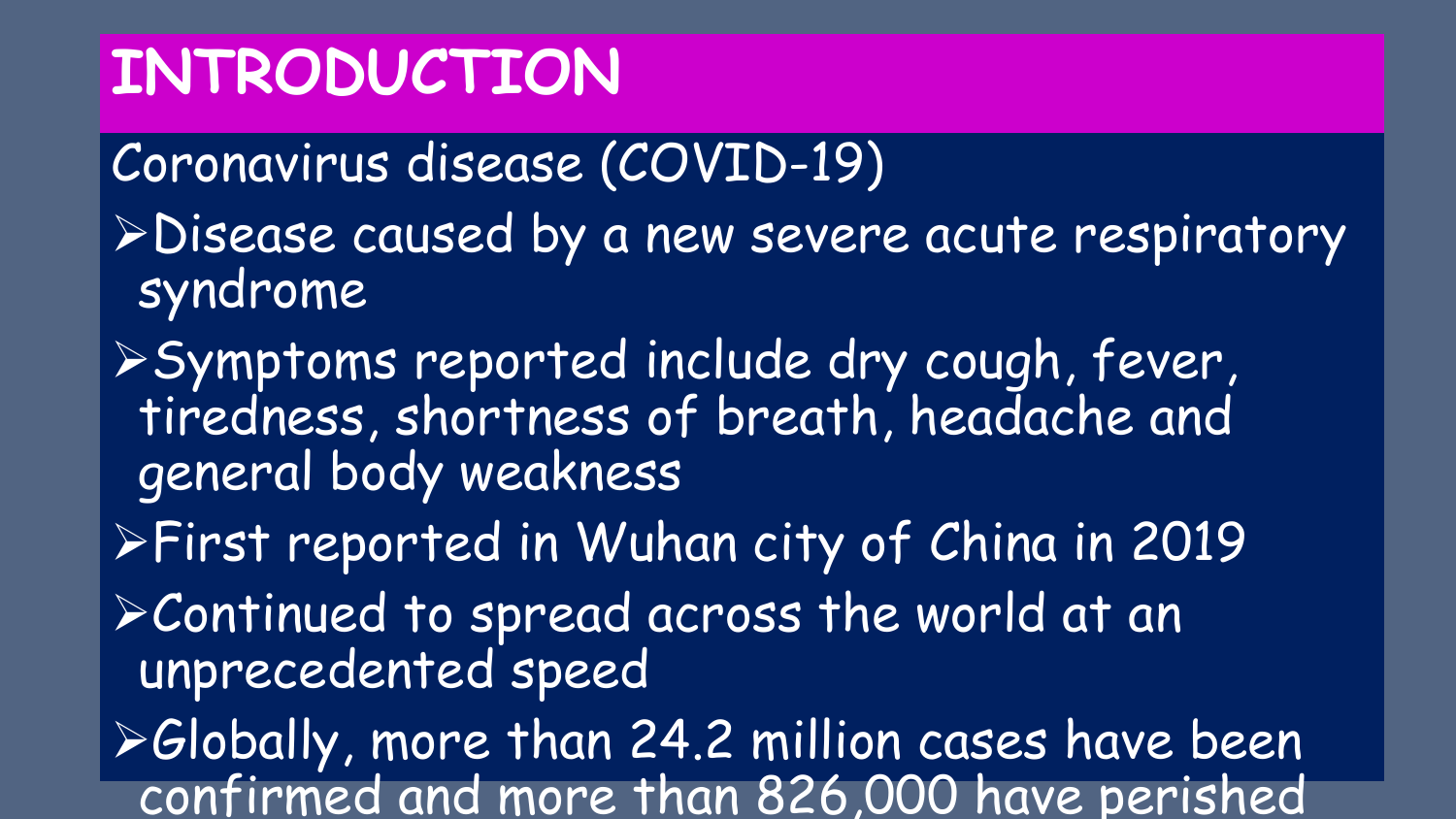## **INTRODUCTION Contd.**

- ➢Populations subjected to lockdowns to control spread
- ➢Has triggered economic crisis of serious consequences
- ➢A lot remains unknown about the cause and pattern of spread of the virus
- ➢No potent remedy till date
- ➢COVID-19 remains the first global pandemic in over 100 years

➢ Crisis has exposed fundamental shortcomings in pandemic unpreparedness, global cooperation and economic safety backup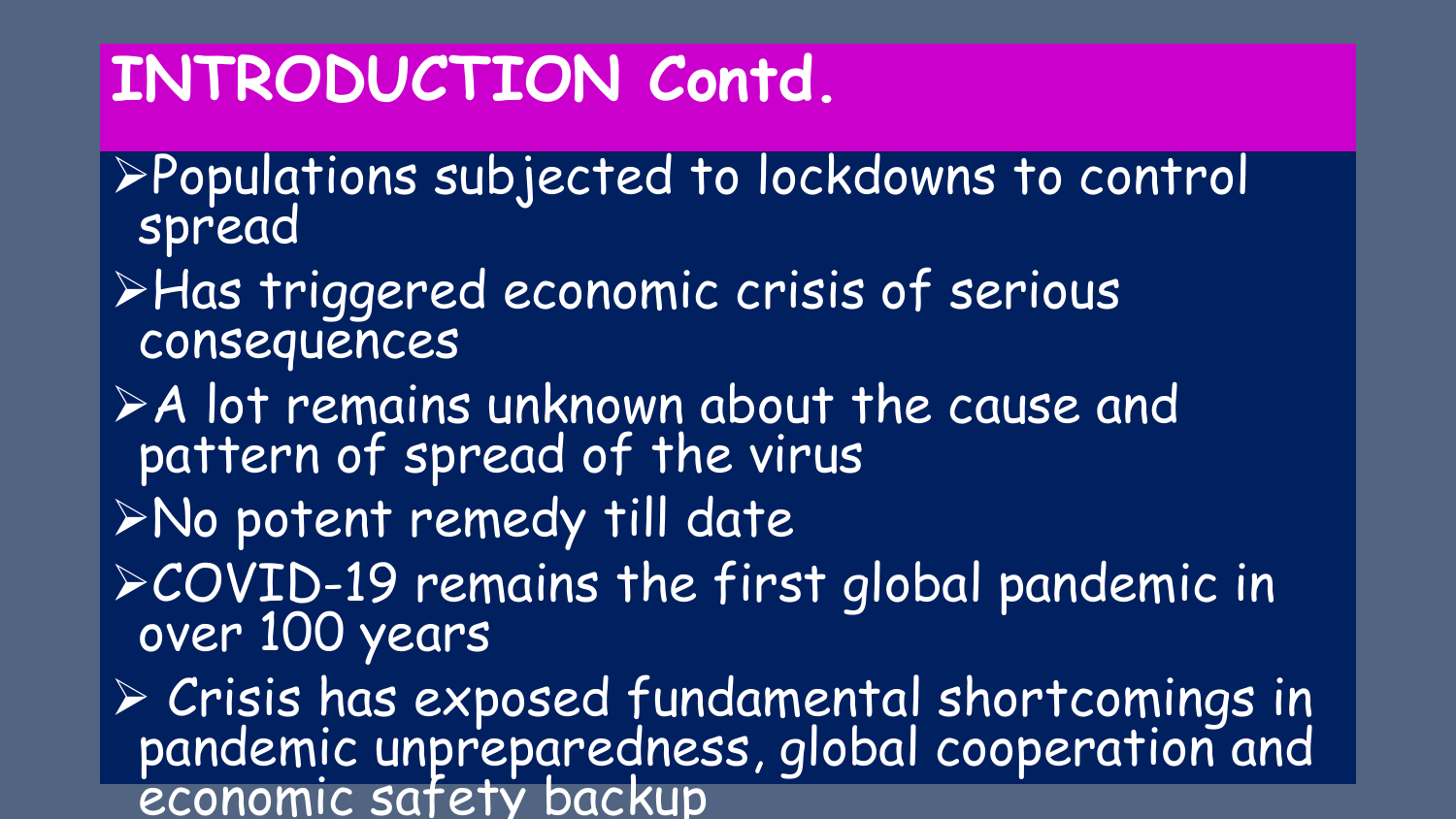## **GENERAL OVERVIEW OF COVID-19 EFFECTS**

- ▪Economic Shift (diminished activities, debt build up, )
- ▪Sustainability setbacks (disruption in supply chain) ▪Societal anxieties (threat to public health, fake
- news, conspiracy theories, etc.)
- ▪Social distancing
- **Technology dependence (Working from home** concept)
- ▪Travel bans (with Airlines worst hit)
- **Freedom restrictions/limit to number of gatherings**
- **★ Job losses and wages cut in the cut in the cut in the cut in the cut in the cut in the cut in the cut in the**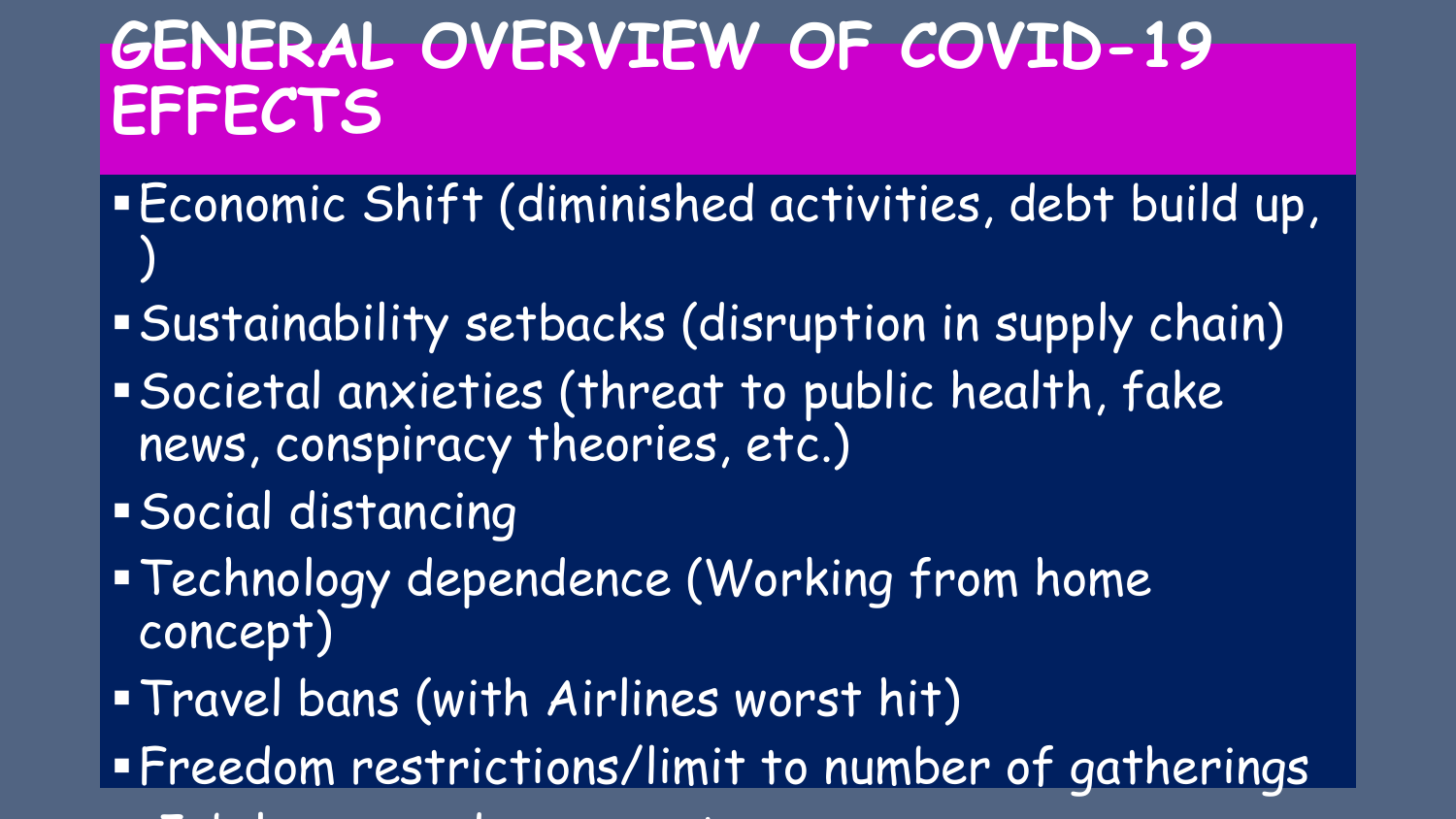### **FORESTRY SECTOR BROAD CATEGORIES**

**EForestry education** ▪Research institutes

▪Forestry enterprises (Small, medium and large)

▪Government (Ministry, Departments, *etc.*)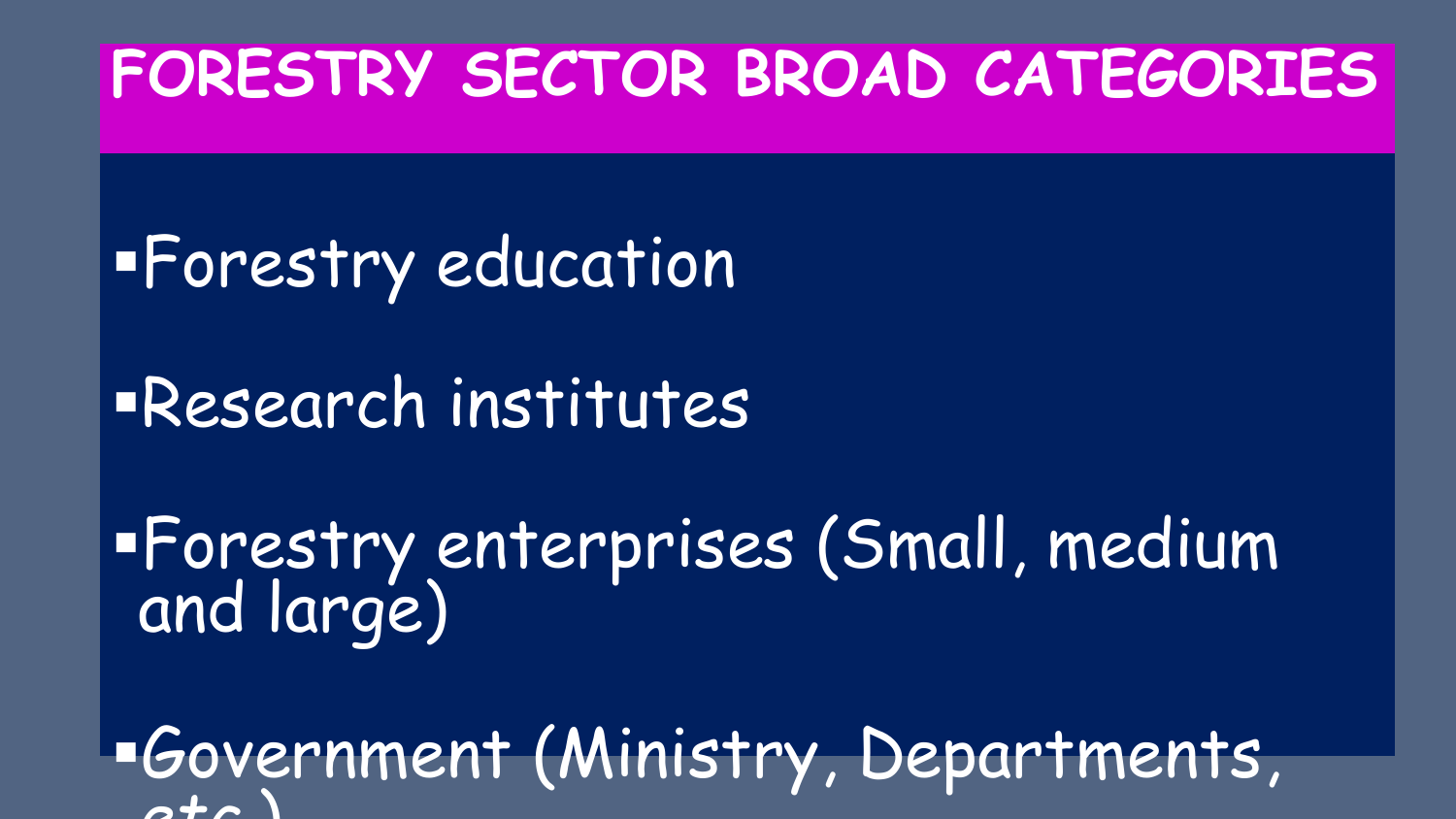#### **IMPACTS OF COVID-19 ON FORESTRY SECTOR**

- ▪Walls building within and between sector categories
- ▪Walls are raised between individuals that need to work manually and those that can conveniently work from home
- **. Forestry education, like other education sectors** has been seriously affected through disruption of academic calendar
- ▪Schools in more than 190 countries are closed to slow down spread of the virus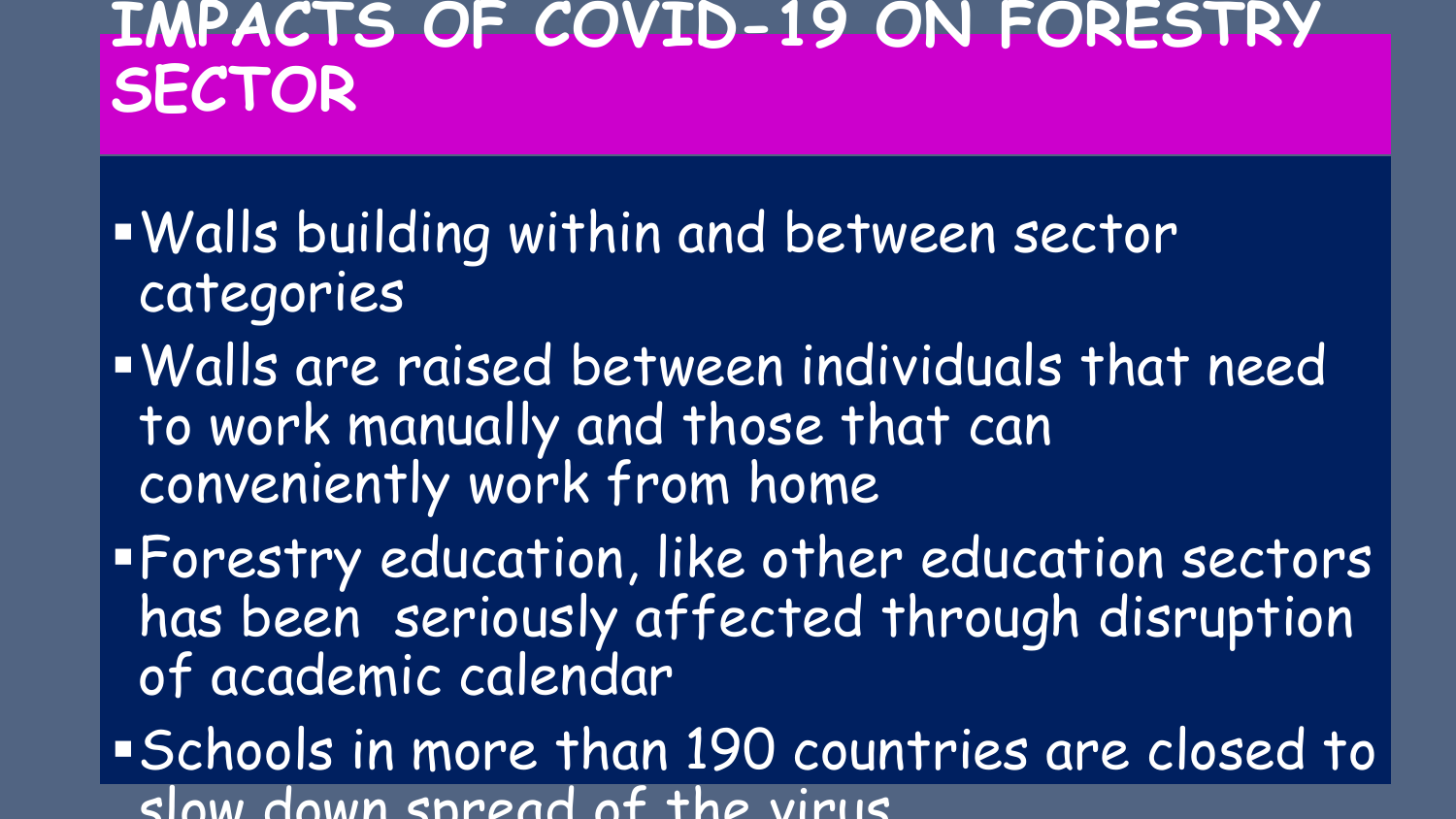### **IMPACTS OF COVID-19 ON FORESTRY SECTOR Contd.**

▪Some schools have continued online delivery of education, many schools are yet to wake up to new realities

▪Crisis has created walls between learners in poor/rural areas and those in urban areas

▪COVID-19 has seen a dramatic increase in teleworking in all walks of life, forestry sectors inclusive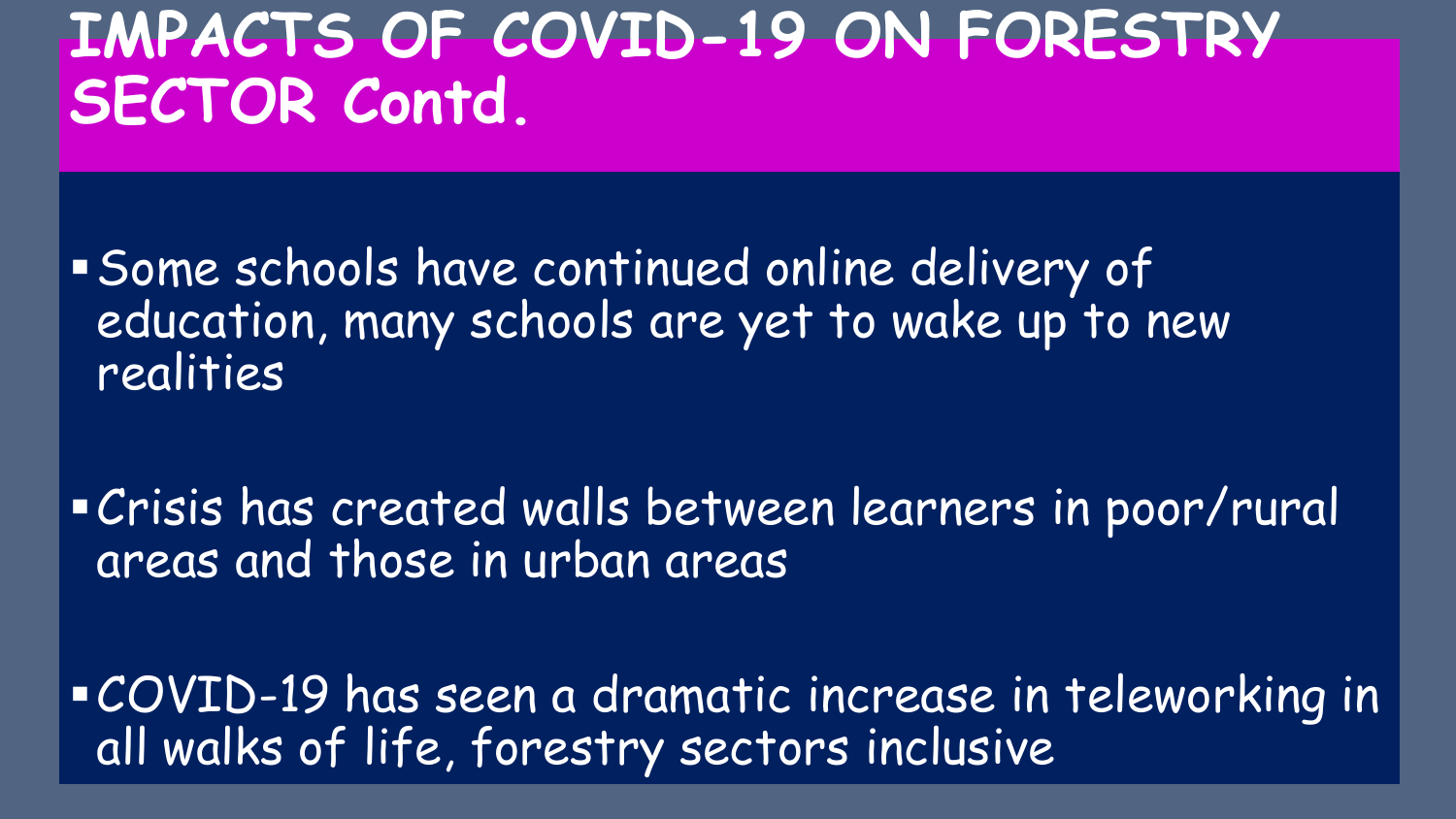### **IMPACTS OF COVID-19 ON FORESTRY SECTOR Contd.**

- **A** new report has shown that higher paid occupations are more suited to remote working
- **Teleworking or Working from Home (WFH) is obviously** not for everybody

▪Recent realization of possibilities of second or multiple waves of COVID-19 infection necessitate serious consideration on how we get things done in post-COVID-19 era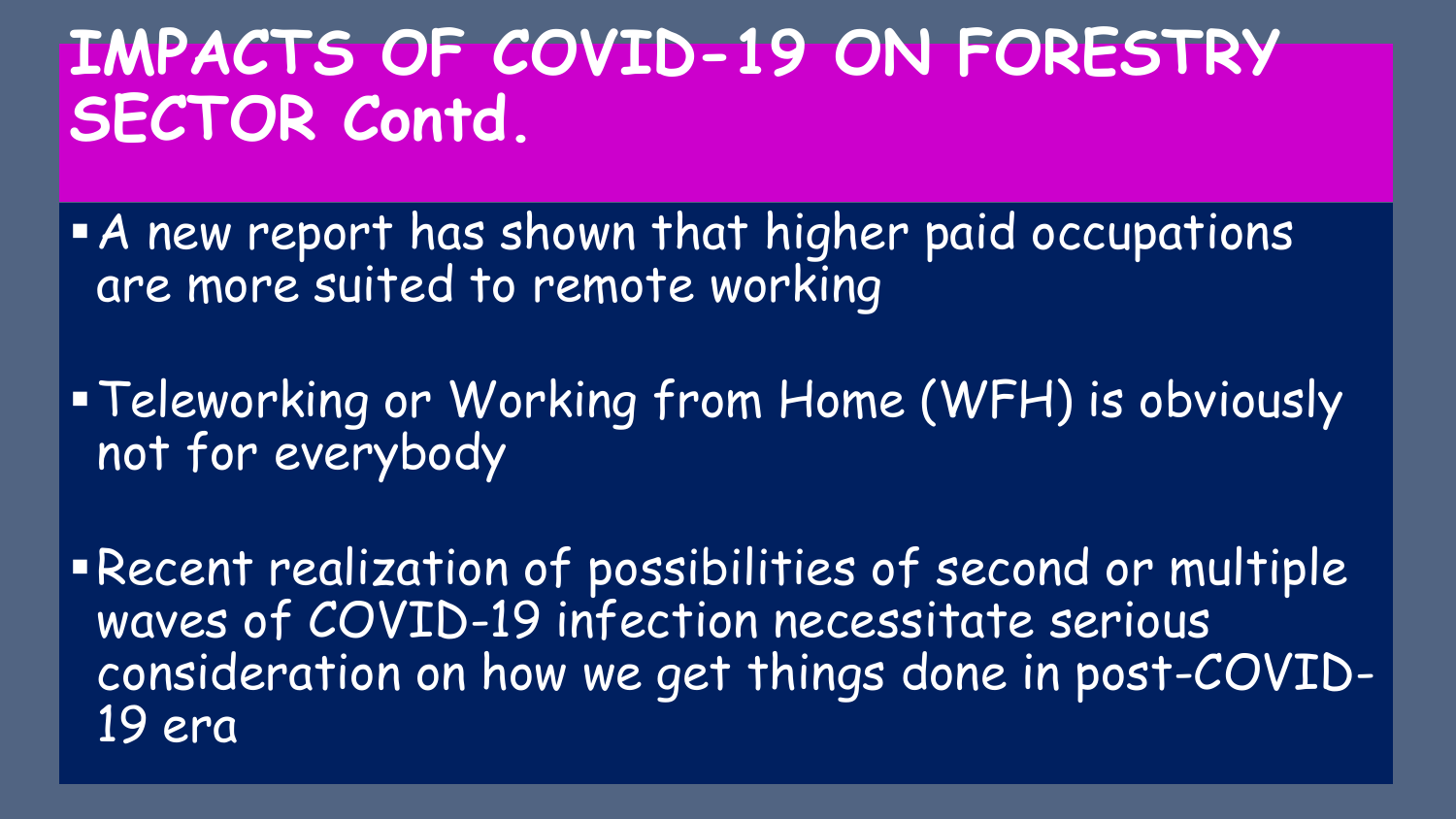# **BUILDING BRIDGES IN POST-COVID-19 ERA**

- **Bridges may not remove the crisis**
- ▪But will create pathways
- .Will enable working environment to navigate
- ▪Will enhance new and stronger collaborative opportunities
- . They are not one way in value
- ▪Will open up new opportunities
- **Should be embraced by all**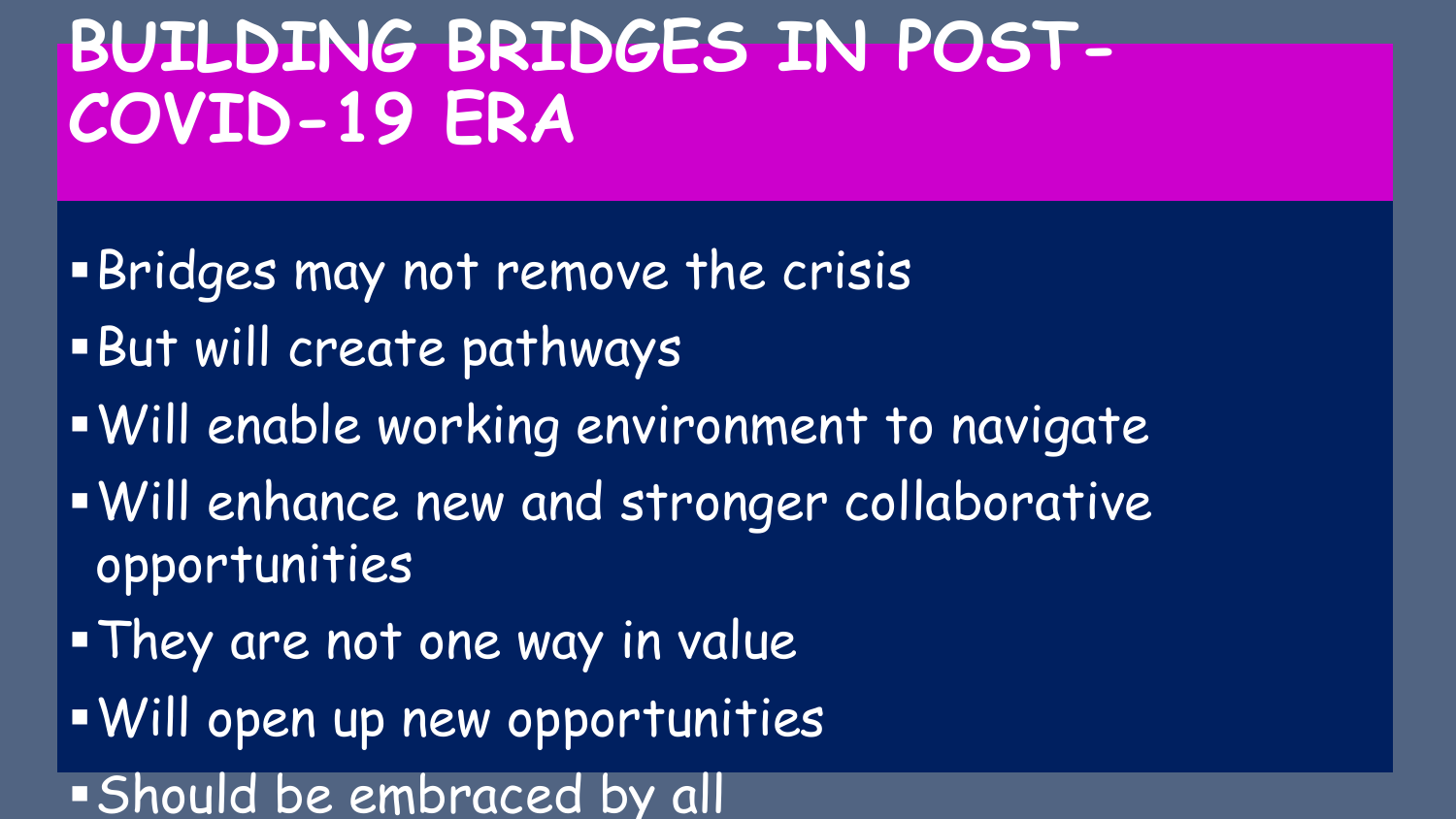# **CATEGORIES OF BRIDGES TO BUILD**

- ▪Develop new working ethics that is tailor-made for forestry sectors to safeguard workers from possible infections
- ▪Train staff & learners on virtual technology across forestry sector
- ▪Develop new approaches to conduct examination
- **. Develop new protocols for conducting laboratory** experiments
- ▪Develop new protocols for conducting field data collection, measurements and surveys and surveys and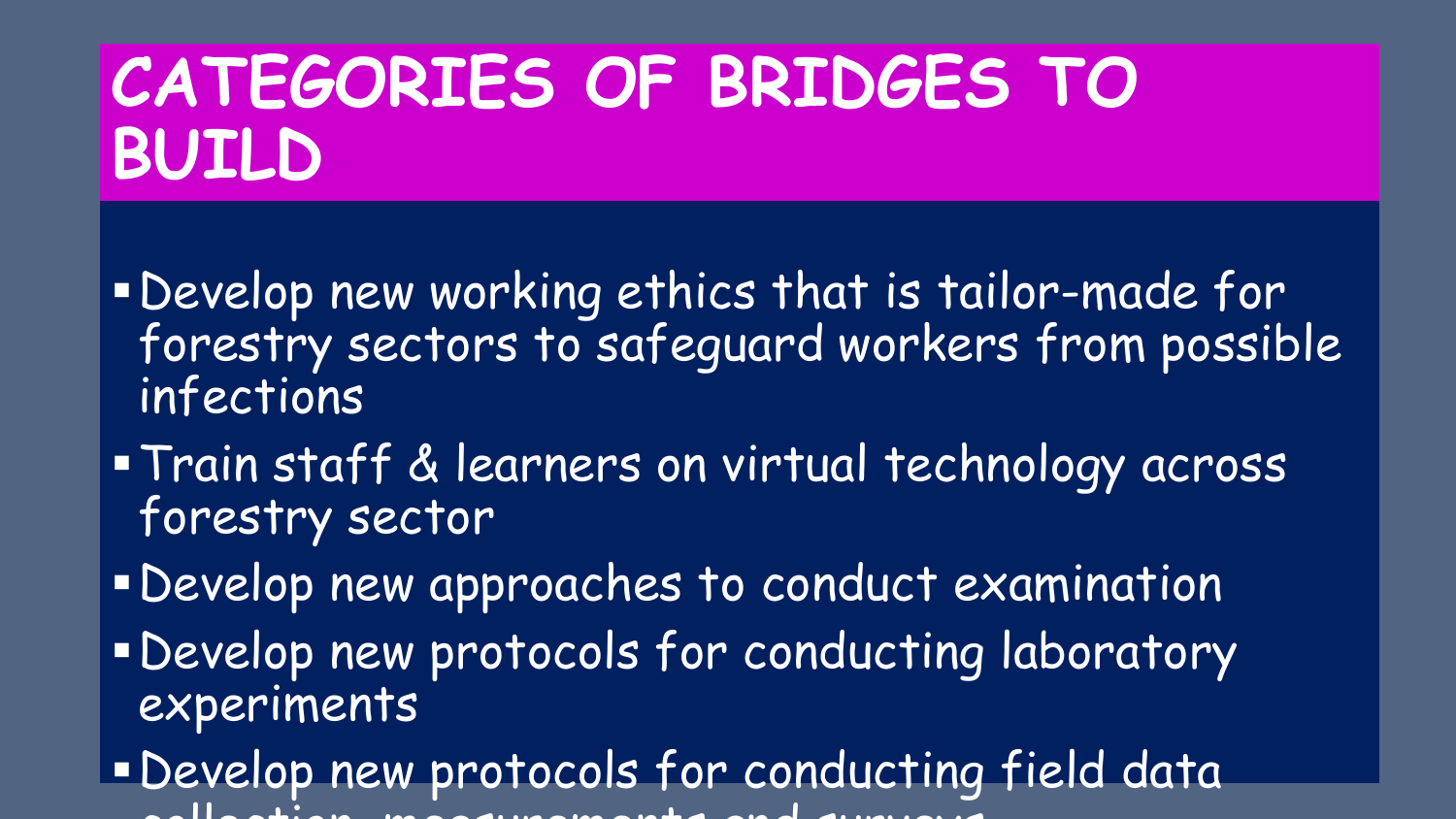### **CONCLUSIONS/KEY LESSONS FROM COVID-19**

➢The shock from COVID-19 crisis has been unprecedented and unprepared for ➢ There is the need for reskilling of workforce in the forestry sectors to face the new realities ➢There is the need to share knowledge and experience rather than exploiting the vulnerable ➢A lot still need to be learned